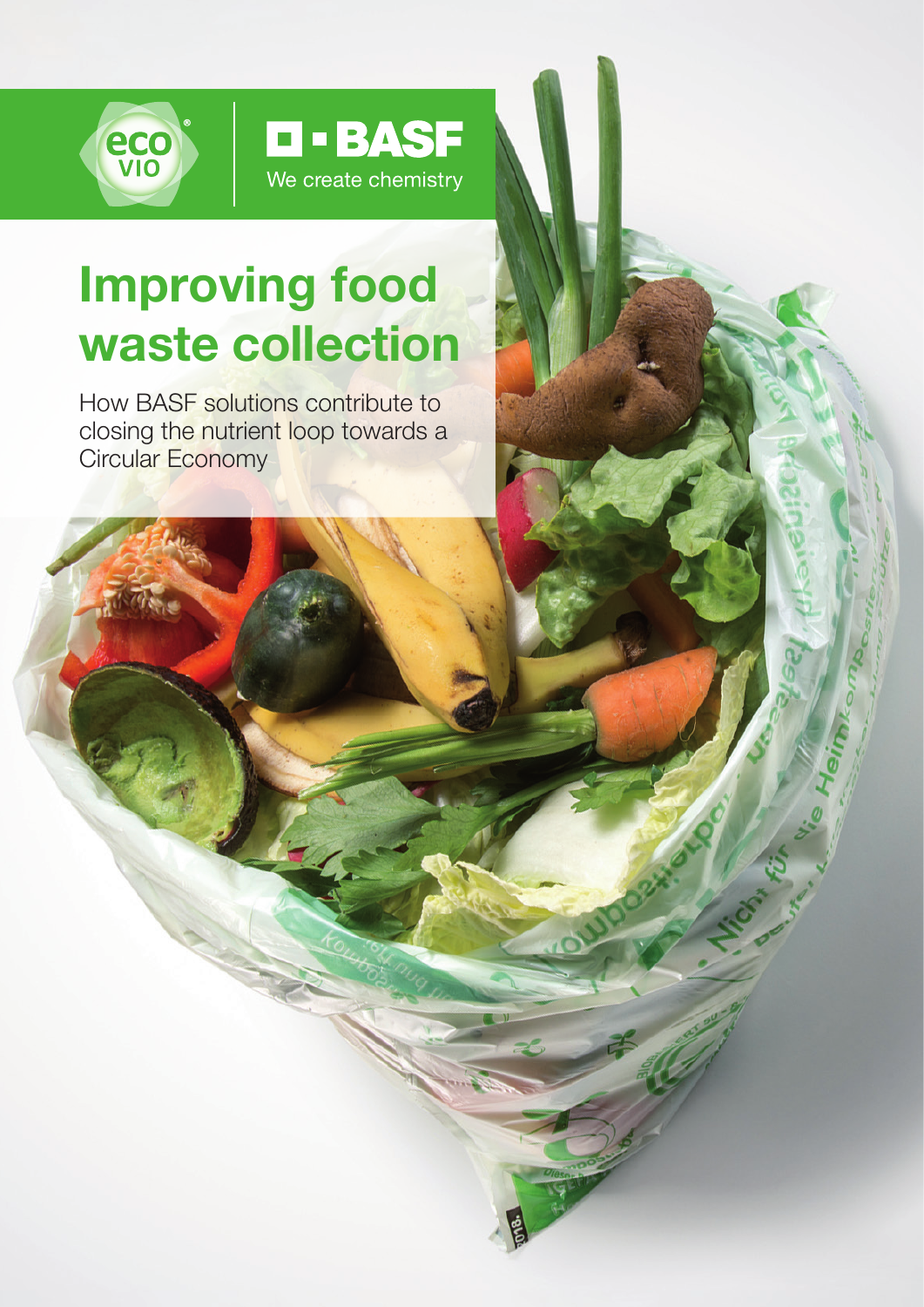### Improving food waste collection: How BASF solutions contribute to closing the nutrient loop towards a Circular Economy

Fruit and vegetable (F&V) bags made of ecovio® are more than simple carrier bags. The bags can be re-used to improve food waste collection and recovery. Additionally, they reduce food losses during transport and storage of fruit and vegetables due to breathability of the bags.

The European Union has renewed the Waste Framework Directive: Separate organic waste collection will be mandatory in Europe from the end of 2023. In France, for example, unsorted household waste still contains approx. one third organic fraction, mostly food waste. It amounts to 6.3 million tonnes per year\*. By now, only 36% of the French population has access to the separate food waste collection system\*. It is estimated that 60% of the food waste could be diverted from landfills and incineration to organic recycling. For this it would be necessary that most people have access to separate food waste collection and use compostable fruit and vegetable bags (Figure 1).

The European Union sets targets for reducing plastic bag consumption. Nevertheless, it also recognizes the benefits of compostable bags for organic waste diversion. Thus, it allows EU member states to exempt compostable bags from the reduction targets. Therefore, France has decided to exempt home-compostable biobased F&V bags from a ban of very lightweight plastic bags.

BASF offers bio-based and certified home-compostable polymers for the production of fruit and vegetable bags compatible with this new French law\*\*. Home-compostable bags made of ecovio® support consumers in safer, cleaner and easier separate food waste collection. Convenience is a driver for volume increase of collected food waste. As the use of bags made of ecovio® increases organic waste diversion rates, they contribute to closing the nutrient loop.



1) theoretical potential for diverting separated food waste from landfills and incineration to the organic waste bin (if organic waste collection infrastructure and compostable bags are available)

2) biologically treated, separately collected food waste in France

Figure 1: Theoretical potential for separate food waste collection in France – est. five million tons per year

### BASF Life Cycle Assessment for fruit and vegetable bags – key conclusions

BASF has conducted a Life Cycle Assessment of fruit and vegetable bags made of different materials available in supermarkets in France: polyethylene (PE), paper and certified home-compostable ecovio®. In a first step, they can be used to transport fresh fruit and vegetables (such as tomatoes). Afterwards, the bags serve as organic waste bags for food waste disposal (Figure 2).

The assessment was calculated by TÜV Rheinland on behalf of BASF. The results of the Life Cycle Assessment were challenged and confirmed by a review panel of independent institutes (consisting of Quantis, Elipso and CompostPlus).

\* Deconinck, S., de Wilde, B., Velghe, F., Mortier, N., McDonnald, N. & Tillinger, R.: Future importance of AD and AD-able plastics on a worldwide scale, 2014.

\*\* Transition énergétique pour la croissance verte ; NF T51-800 on home-compostability of plastic (published 11/2015).



#### Functional Unit (FU)

Transport of 1.5kg tomatoes from supermarket to home & disposal of 1.4kg food waste

- $\blacksquare$  no bag
- $\blacksquare$  paper
- ecovio<sup>®</sup> by BASF
- virgin PE 50µm
- virgin PE 12 µm

Figure 2: Scope of the Life Cycle Assessment for F&V bags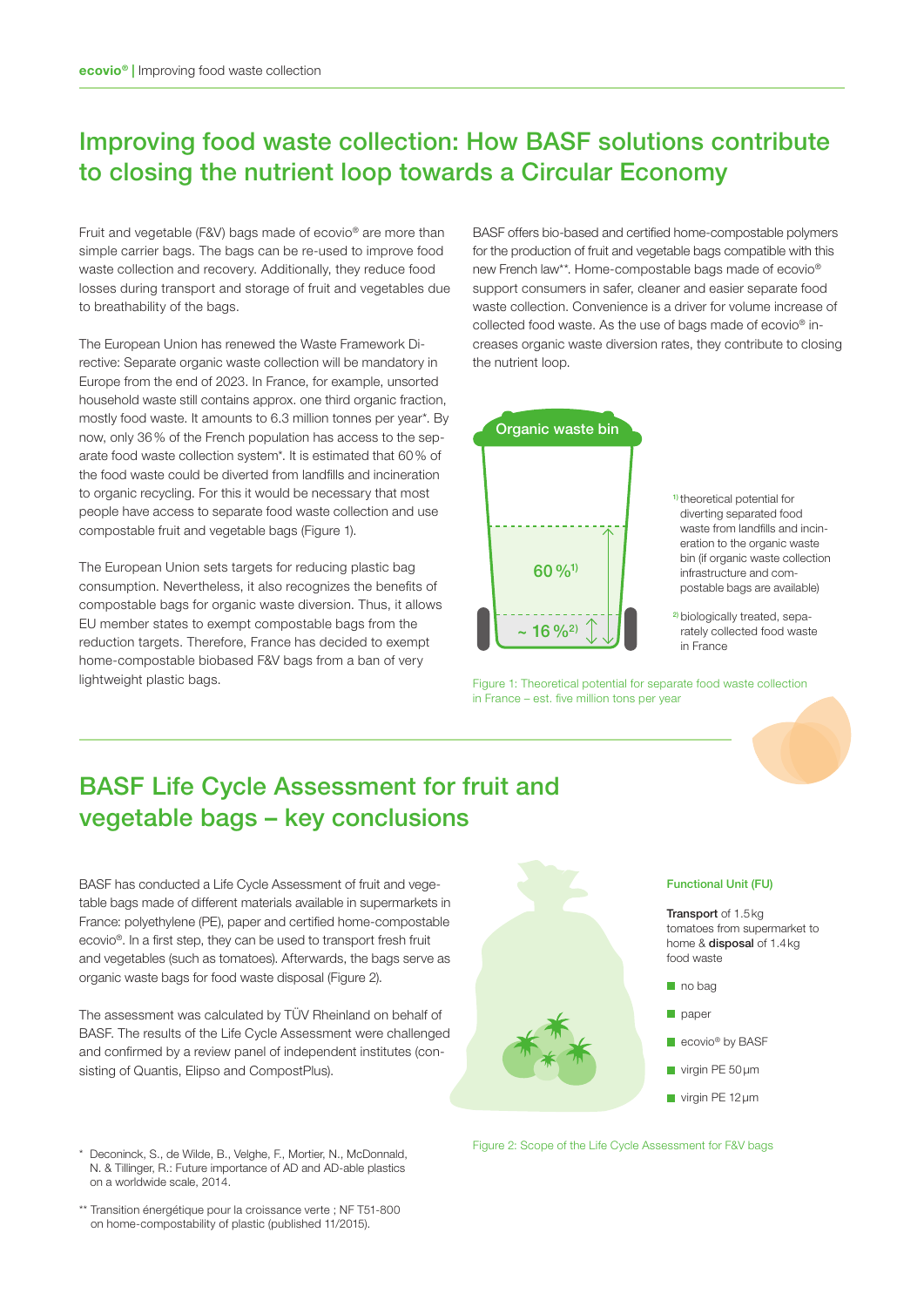### Influence of consumer behavior: Food waste collection is the key to demonstrate advantages of compostable fruit and vegetable bags

The number of distributed home-compostable plastic F&V bags in France is estimated to be five billion per year (166 bags per household). However, the conservative assumption is that each household with organic waste bin uses only ten F&V bags per year for food waste collection. Taking this assumption into account, up to around 60% of the potential food waste per inhabitant could be recovered (Figure 1). The prerequisite is that people are connected to the organic waste collection system. The study shows: It would bring environmental benefits to enable people to improve their habits and collect more food waste in the organic waste bin.

A compostable, dual-purpose bag is such an enabler. It allows the hygienic and convenient collection of a bigger amount of kitchen waste for organic recycling. In order to make the consumer behavior tangible and quantifiable, BASF drives various field projects. These demonstrate that consumers collect more food waste with compostable watertight plastic bags compared to no-bag availability. They also collect food waste which they do not usually collect, such as fatty, liquid food residues of higher calorific value.



### Additional benefit of fruit and vegetable bags made of ecovio®

The study also analyzed the benefit of ecovio® bags for extended food shelf life in an additional scenario. Films made of ecovio® offer high water vapor and oxygen transmission rates. With the right bag volume, optimal humidity and oxygen concentration for different fruit and vegetables in bags can be achieved. This contributes to shelf life extension.

A BOKU research report from 2015 finds the following: Tomatoes stored in ecovio® bags have an approximately four times longer shelf life compared to PE bags. Taking the food storage into account, the scenario showed the environmental benefits for ecovio® compared to all alternatives analyzed. This is due to the longer shelf life and a lower demand of fresh tomatoes.

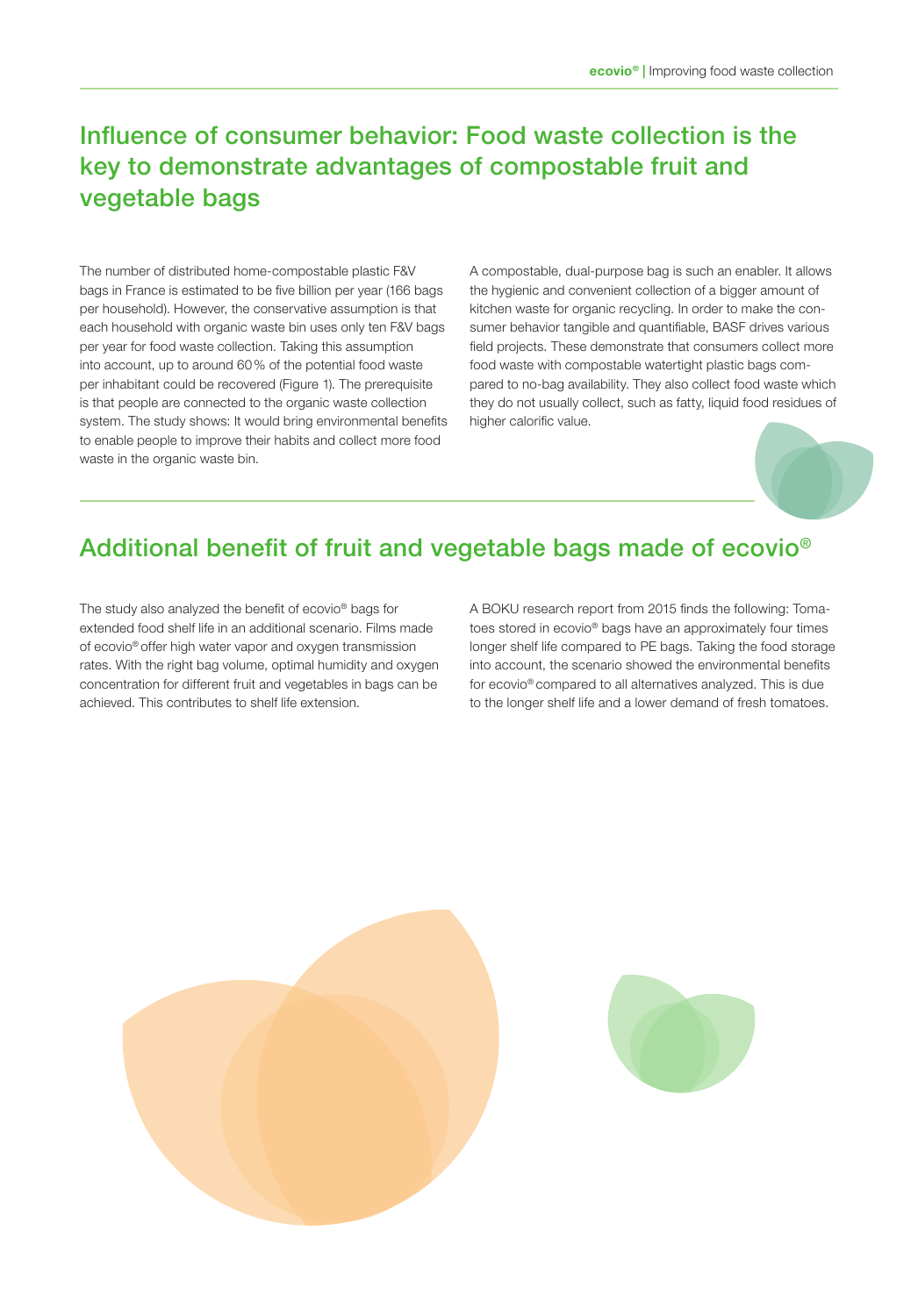## Environmental performance of biobased and certified compostable bags

The ecovio® bag displays a similar or better environmental performance compared to traditional paper or PE bags in most environmental impact categories (except for land use). The most relevant environmental impact categories are: climate change (Figure 3a), freshwater eutrophication (Figure 3b) and summer smog. The reasons for these results are:

- dual usage of bag: for transport of tomatoes and for organic waste collection
- **n** improved food waste collection rates (less organic waste ends up in landfills and incineration plants)
- rather in material properties that enable the ecovio® bags to increase the separate food waste collection. Thus ecovio® bags help to promote the Circular Economy. The different shares of the respective End of Life (EoL) options for the disposal of organic waste (Figure 4) drive the differences in the environmental assessment between the alternatives considered.

The key benefits of ecovio® do not lie in material production but

 $\blacksquare$  reduced need to wash the organic waste bin due to bag usage (for both paper and ecovio® bag)

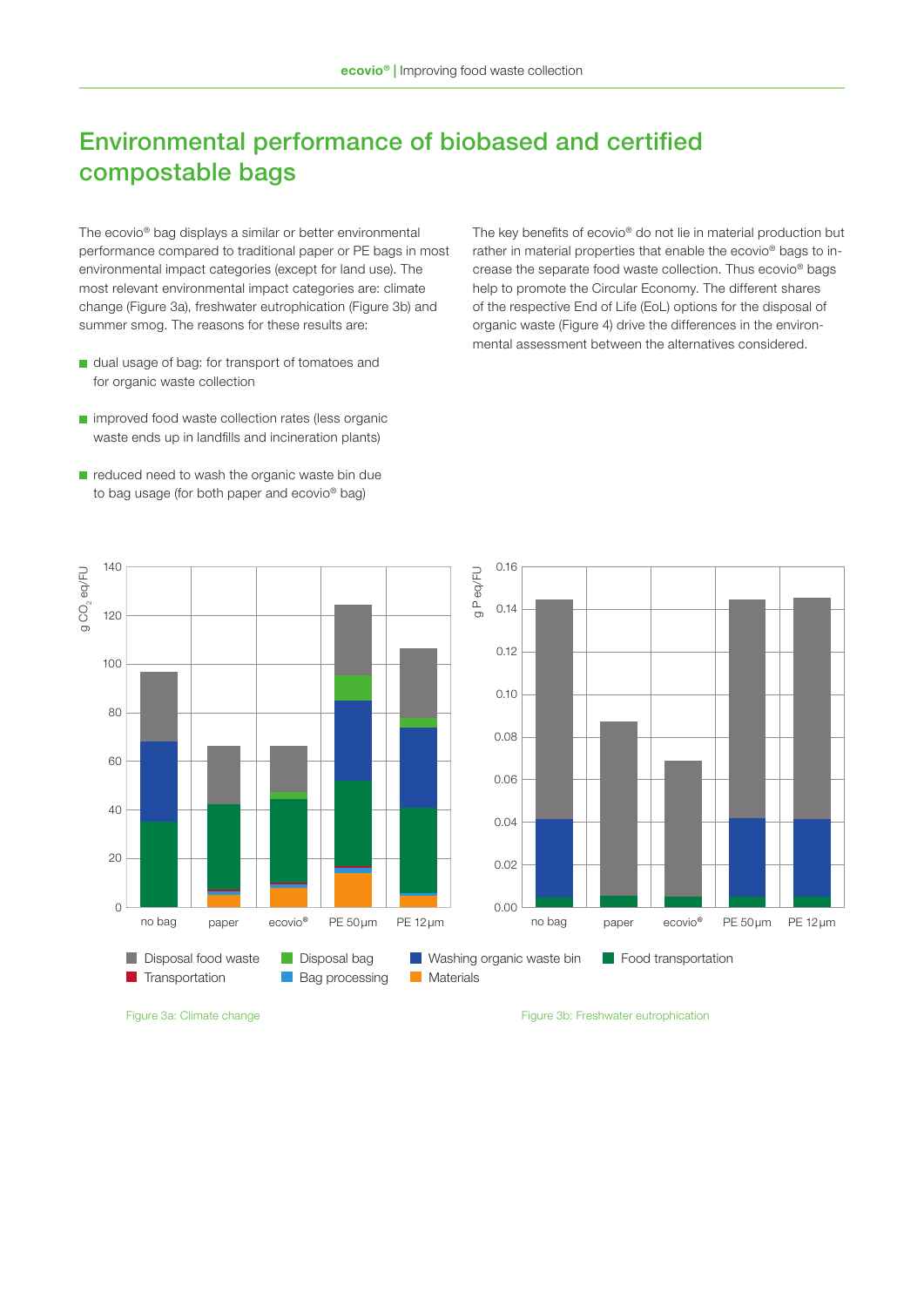

\* MBT = Mechanical Biological Treatment, \*\* AD = Anaerobic Digestion

Figure 4: Estimated food waste disposal in France based on the OWS country report, PEF-OEF End of Life shares and expert judgements